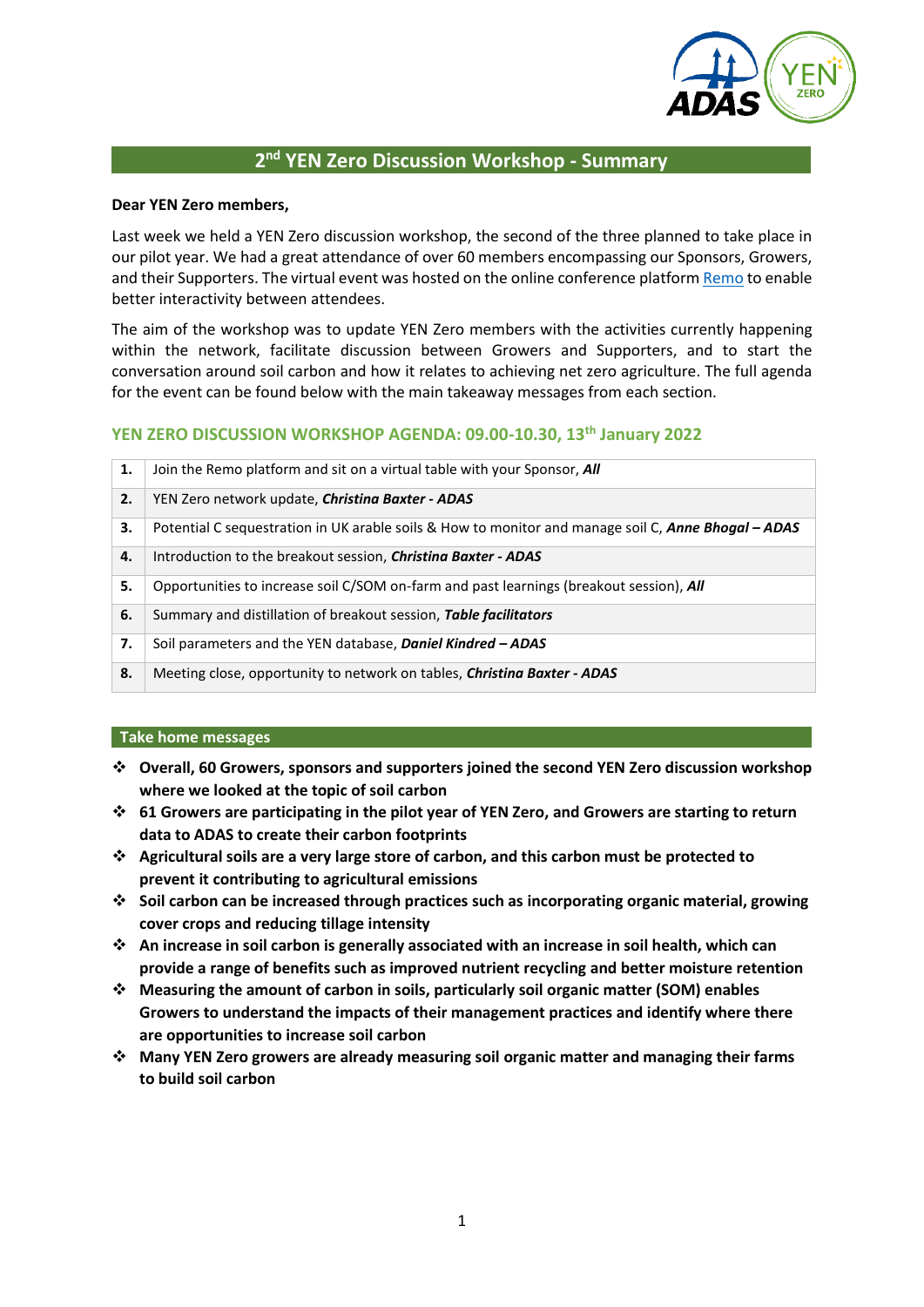#### **Introduction to YEN Zero**

#### *Christina Baxter, Crop Research Consultant, ADAS*

At the start of the meeting, Christina gave an overview of YEN Zero. This included presenting the aim: **To create a net zero community for the agricultural industry to share their knowledge, agree key metrics, present ideas, and test 'what works'.**

She then ran through the remaining activities in this year's YEN Zero. This included:

- Submission of participant data
- Analysis of the data to create carbon footprints
- Creation of benchmark reports for participants
- Presentation of results at a meeting at the start of March
- A final discussion workshop covering how to implement mitigation strategies on farm to reduce crop C footprints

The results meeting will present the main messages from the first year's crop C footprint dataset and highlight growers who are making gains to reaching net zero cropping.

In this pilot year, there are a total of 61 Growers participating. These growers are widely located across Britain (see yellow markers on the map to the right).



#### **Field data**

Growers can receive carbon footprints for up to six fields of combinable and forage crops, harvested in 2021 or prior, from the same field (e.g., for the rotation) or different fields. The deadline for data entry has been extended to the end of January and support can be provided by Sponsors or ADAS if participants require.



#### **Net zero initiatives**

The Growers represent a diverse range of farming systems and are at different stages on their Net Zero journeys. Some of the initiatives already being implemented on YEN Zero farms include: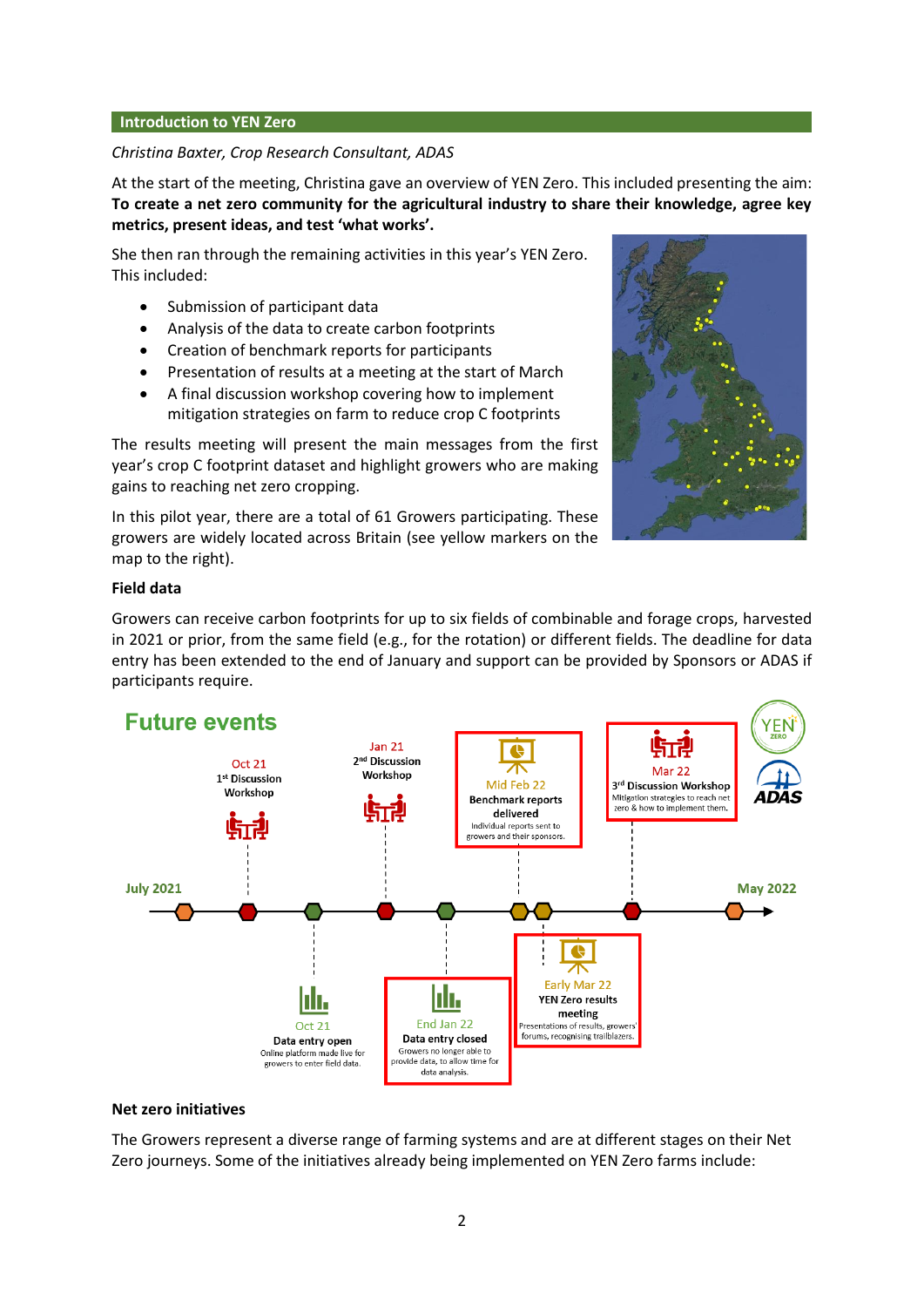- Ground sourced heat pumps
- Legume and herb rich pastures to reduce N use
- Companion cropping
- Moving to a reduced tillage system

## **Report structure**

Christina gave an overview of the structure of the report that participants will receive. This included a look at the various data and benchmarks that participants will be able to use to understand their greenhouse gas emissions for their six fields.

## **Potential carbon sequestration in UK arable soils**

## *Anne Bhogal, Soil Scientist, ADAS*

Anne gave a presentation on the potential for carbon sequestration within arable soils and how to monitor and manage this.

- Soil is the largest terrestrial carbon store bigger than vegetation and atmosphere combined – but this carbon must be protected. This carbon is either **soil organic carbon (SOC)** or soil inorganic carbon. This SOC is part of **soil organic matter (SOM)**, which is plant or animal derived material that contains approximately 50% carbon.
- Increasing this carbon store involves **carbon sequestration** – the net transfer of C from the atmosphere to the land in soils and vegetation
- There is a limit to how much SOC a soil can contain (the concept of **saturation**) and increases in SOC are slow with rate of increase declining as the soil nears its saturation point. This increase in SOC is reversible (the concept of **permanence**) and practices need to be maintained to protect this SOC.
- SOC levels are determined by many factors and ranges are available for expected SOC levels for different soil types and levels of rainfall, but there is no easily defined critical level of SOC matter below which soil functions become impaired.
- Measuring SOM is a useful tool to indicate soil carbon content within the soil but also to highlight **soil health** – increasing SOM can help to improve soil characteristics that can boost productivity.



- To build SOC includes commonly used tools such as organic amendments, reduced cultivation, grass leys and cover crops, but they each have their own trade-offs.
- Anne cautioned that there was a limit to the potential of carbon sequestration to offset emissions due to permanence, saturation and **leakage** (where carbon is moved from one store to another). Measuring SOC accurately requires a lot of sampling and can be more costly than the value of the carbon being sequestered.



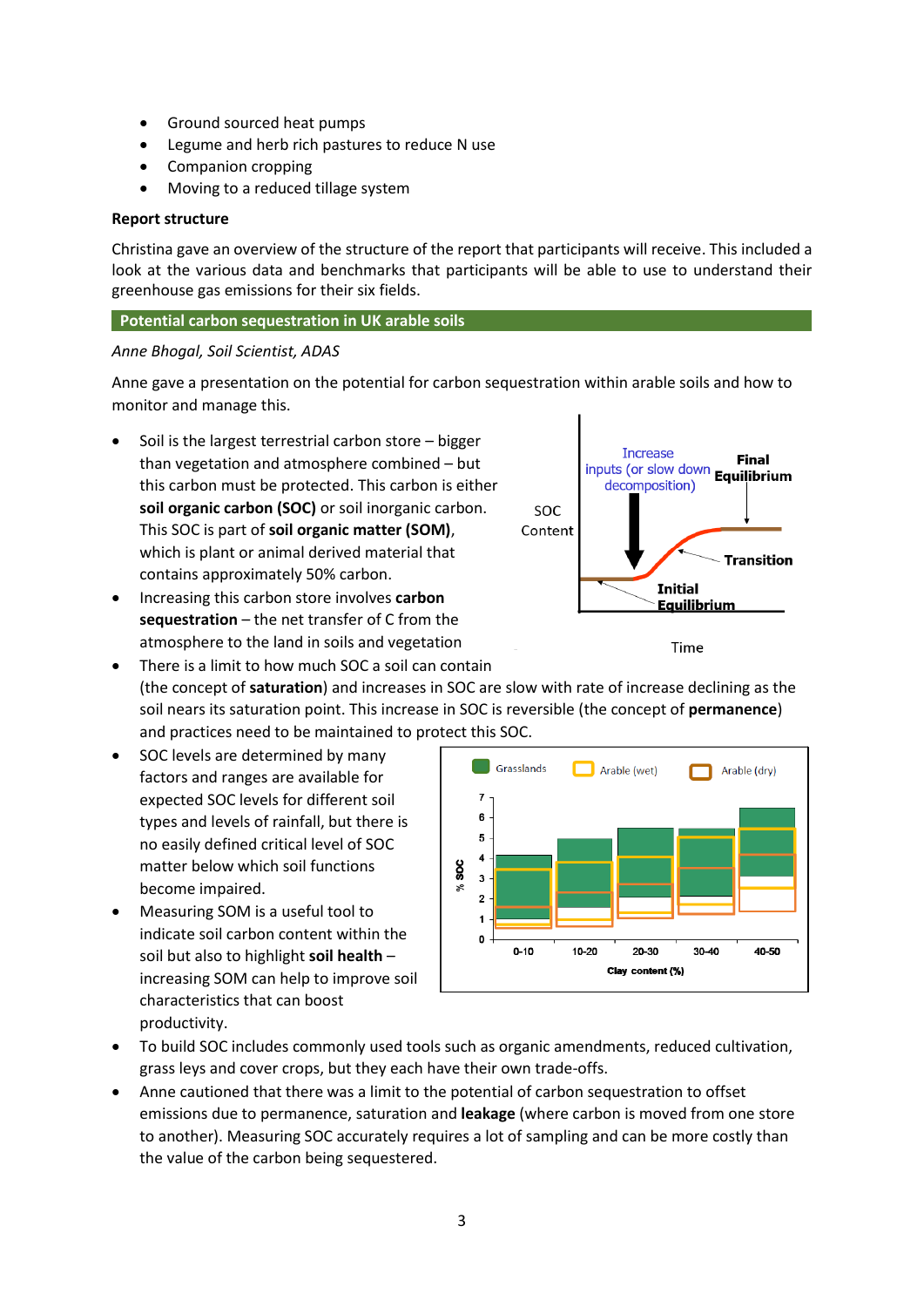### **Current and future practices for enhancing soil carbon, breakout session**

### *Facilitated by members of the ADAS Soils and YEN Zero teams*

Taking advantage of the Remo platform, a breakout session enabled small groups to virtually sit together to discuss soil carbon. The questions that were discussed included:

- What is your current system?
- Do you measure SOM, and if not, why not?
- Are you measuring soil C?
- Current practices implemented to improve SOM
- What other practices can be implemented to increase SOM?

## **Farm types**

YEN Zero participants represent a range of farm types, including mixed, arable and livestock farming, and these farms grew a range of crops, including potatoes and vegetable crops. Growers have had a wide range of experiences with soil carbon, with farm type, rotation, soil type and location influencing these experiences.

## **Measuring soil carbon**

Many of the participants were either monitoring SOM levels or were interested in doing so. Some participants had been doing this for many years. Others were just starting out on the process and learning about how best to do this. The majority were measuring SOM through loss on ignition measurement.

The main motivation was to increase farm resilience and to improve the quality of land for future years. There was a focus on maximising productivity through improved yield and reduced use of inputs.

A barrier to greater use of SOM monitoring was the knowledge gap on how to use SOM monitoring, which approach to take and how to use the data. Participants wanted to have a better understanding of how to sample, particularly where there was significant variation across a field. The key question was: how will the farm benefit from doing this?

# **Strategies**

Farmers were using a range of strategies for protecting or increasing soil carbon:

- **Reduced tillage** was widely used with some **zero tillage** and **direct drilling** used where feasible (such as direct drilling cover crops). Ploughing tended to be used more rotationally and strategically. A point was made about how broad a term reduced tillage is and how a better understanding of the impacts of specific types of reduced tillage would be beneficial.
- There was increasing use of **cover crops** though there is still a lack of knowledge about how to use them effectively, particularly around timing, destruction, impact of soil type.
- Participants were applying various **organic materials** to their fields and exploring opportunities for adding more, though finding availability to generally be low. Many farms were focused on returning straw, either directly or via straw for muck agreements. There was recognition of the nutritional value of organic manures, particularly due to the high costs of manufactured fertiliser.
- **Legumes** and **grass/herbal leys** were being added into the rotation, and **agroforestry** was being explored.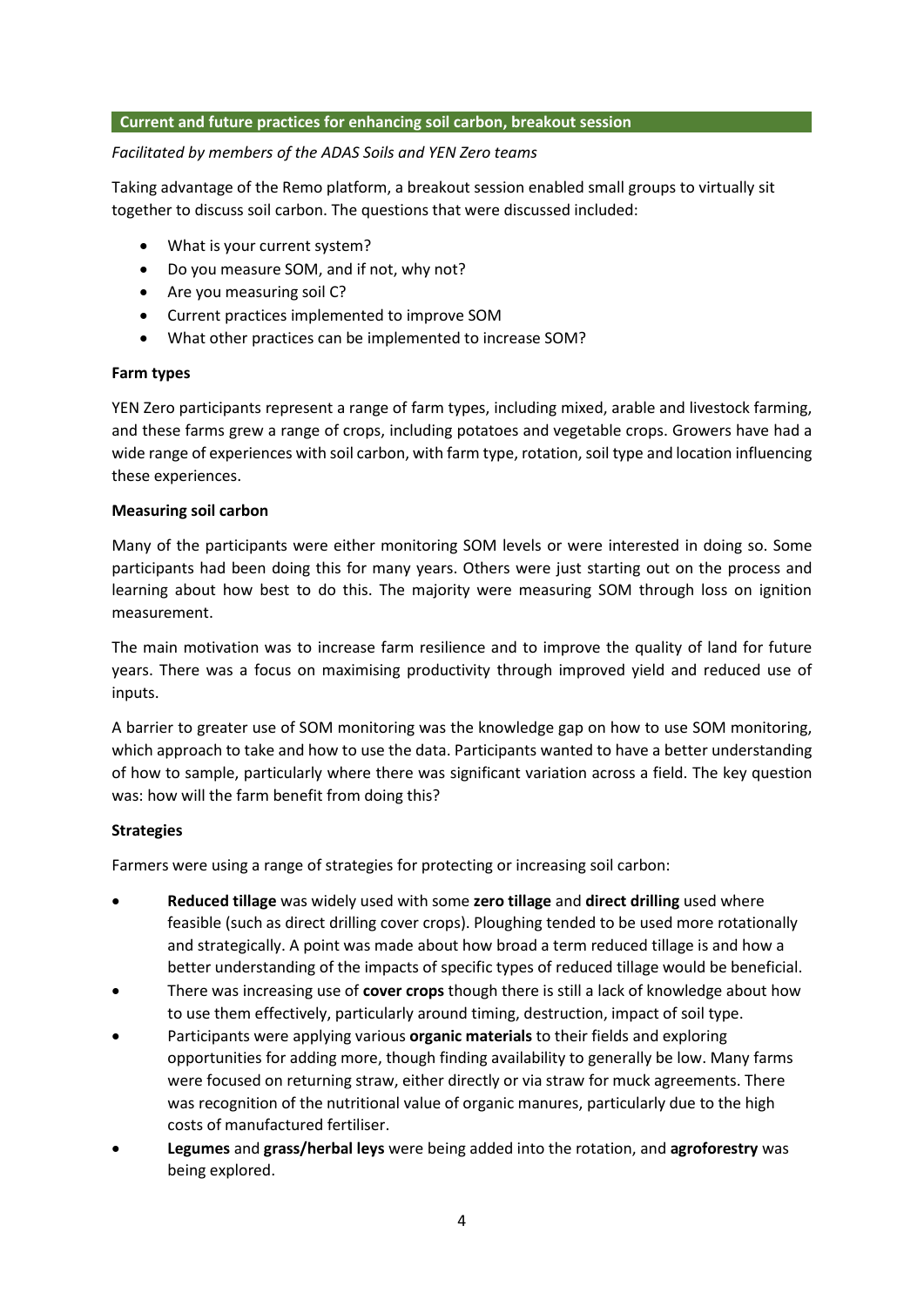• There was increasing interest in integrating **livestock**, particularly where the use of grass leys and cover crops were being included in the rotation.

Participants wanted to understand what the best strategies were for building SOM, particularly with regards to specific soil types and rotation (e.g. with root crops).

### **Challenges**

Increasing SOM is associated with many challenges, particularly around the costs of making changes and the knowledge gaps around many of these practices. Other challenges included the long-term commitment required, how the use of contractors can cause issues in increasing SOM, and the difficulties of building SOM on rented land.

Although adding organic materials is one the of best options for improving SOM, there are limitations on its use. In some locations, the FRfW restrictions were incompatible with good practice for maintaining SOM. In other locations, organic materials are not easily available due to demand. There are also risks associated with the application of organic materials, including compaction from spreading and the potential for bringing in weed seeds.

Maintaining practices across the rotation proved to be challenging for some farms, particularly in reducing tillage intensity. Ploughing is usually required where root vegetables are grown and also to deal with issues such as weeds, pests and disease. There was interest in being able to measure climate impact across the rotation rather than focusing on individual crops.

#### **Soil parameters and the YEN database**

# *Daniel Kindred, Head of Agronomics, ADAS*

Following the breakout session, Daniel outlined initial findings following a wider analysis of YEN data relating to soil carbon and health. He highlighted that data indicated that soils with higher water retention properties (supported in turn by higher SOM levels) tended to yield higher, alongside crops where manure had been historically applied.

Daniel explained that although there was little evidence amongst YEN data to indicate a simple association between SOM and yield, the data had shown positive associations with grains per ear, grain protein content, grain mineral content and straw N%. Consequently, indicating a relationship between higher SOM and improved crop nutrient uptake.

#### **Learnings from this workshop and future discussion workshops**

As with the first discussion workshop, the platform Remo was used to host it. Given the value in the breakout sessions, this has been an effective tool to use. Our next discussion workshop is due to take place in March shortly following the results meeting. This will focus on the mitigation opportunities for addressing agricultural emissions. We welcome any ideas/inputs into this event so please get in touch if you would like to contribute.

*YEN Zero is a recently established network in the ADAS YEN Family, with the overarching aim of creating a net-zero community. It aims to bring key players from across the agricultural industry together to meet the industry's target of achieving net zero emissions by 2040. The pilot year of this YEN network will conclude with a meeting to highlight to growers and stakeholders the results of this pilot in early March, with hopefully a wider rollout of the network in May 2022.*